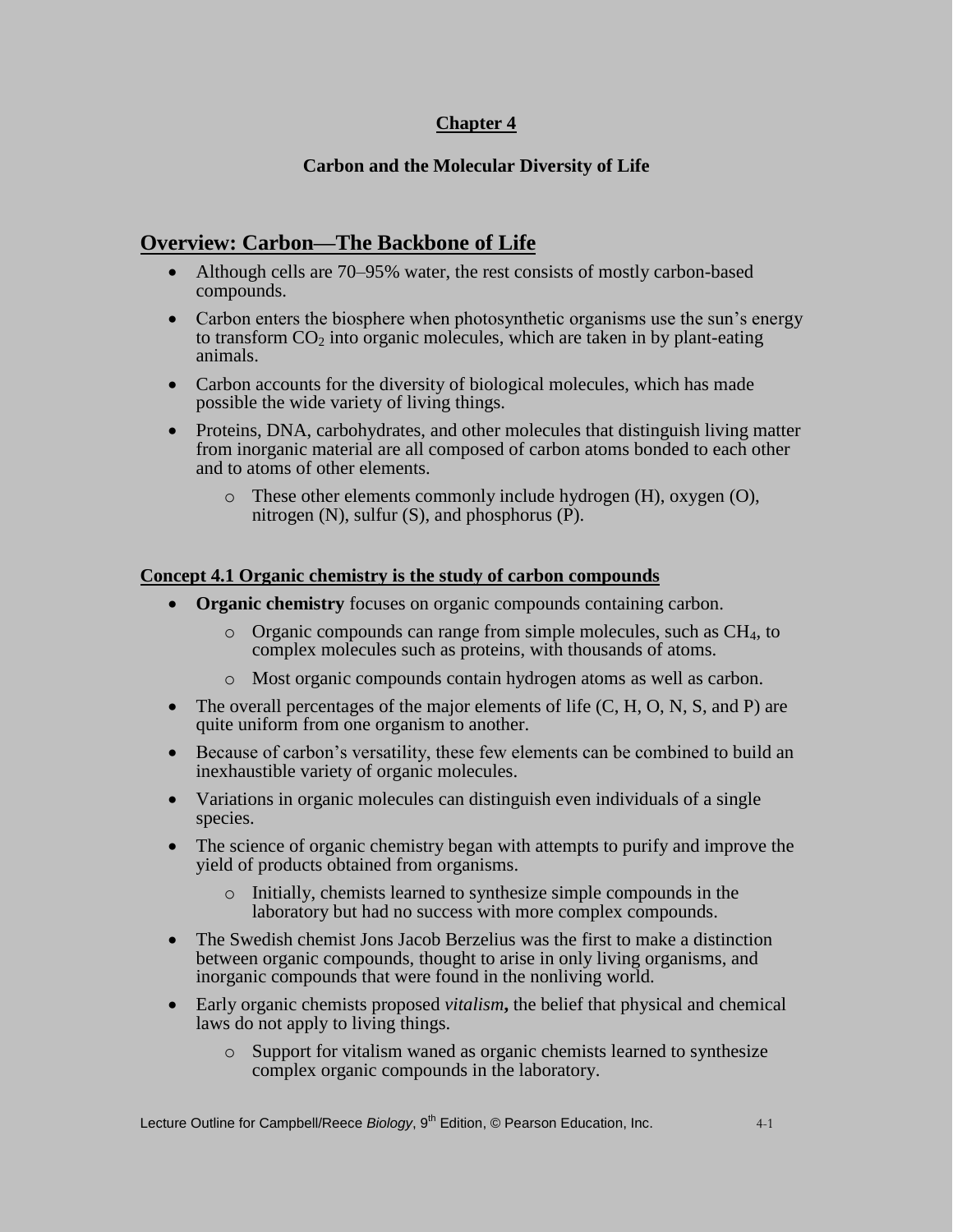- o In the early 1800s, the German chemist Friedrich Wöhler and his students synthesized urea. A few years later, Hermann Kolbe, a student of Wöhler's, made the organic compound acetic acid from inorganic substances prepared directly from pure elements.
- In 1953, Stanley Miller at the University of Chicago set up a laboratory simulation of possible chemical conditions on the primitive Earth and demonstrated the spontaneous synthesis of organic compounds.
	- o The mixture of gases Miller created probably did not accurately represent the atmosphere of the primitive Earth.
	- o However, similar experiments using more accurate atmospheric conditions also led to the formation of organic compounds.
	- o Spontaneous abiotic synthesis of organic compounds, possibly near volcanoes, may have been an early stage in the origin of life on Earth.
- Organic chemists finally rejected vitalism and embraced *mechanism***,** the belief that the same physical and chemical laws govern all natural phenomena, including the processes of life.
- Organic chemistry was redefined as the study of carbon compounds, regardless of their origin.
	- o Organisms produce the majority of organic compounds.
	- o The laws of chemistry apply to both inorganic and organic compounds.
- The foundation of organic chemistry is not a mysterious life force but rather the unique versatility of carbon-based compounds.

#### **Concept 4.2 Carbon atoms can form diverse molecules by bonding to four other atoms**

- A carbon atom has a total of 6 electrons: 2 in the first electron shell and 4 in the second shell.
- Carbon has little tendency to form ionic bonds by losing or gaining 4 electrons to complete its valence shell.
- Carbon usually completes its valence shell by sharing electrons with other atoms in four covalent bonds, which may include single and double bonds.
- The ability of carbon to form four covalent bonds makes large, complex molecules possible.
	- o When a carbon atom forms covalent bonds with four other atoms, they are arranged at the corners of an imaginary tetrahedron with bond angles of  $109.5^{\circ}$ .
	- o In molecules with multiple carbon atoms, every carbon atom bonded to four other atoms has a tetrahedral shape.
	- o When two carbon atoms are joined by a double bond, all bonds around those carbons are in the same plane as the carbons.
	- o The electron configuration of carbon enables it to form covalent bonds with many different elements.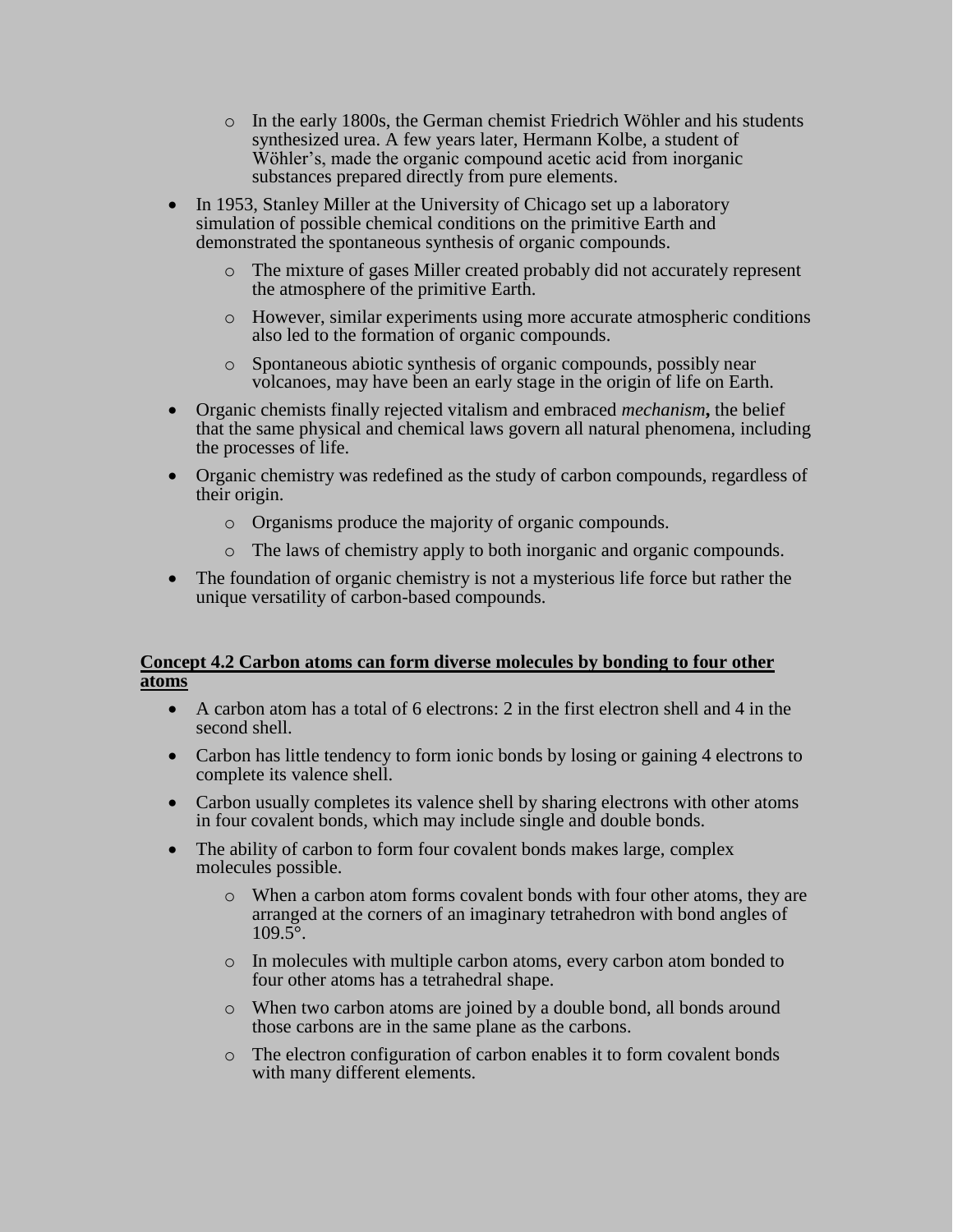- The valences of carbon and its partners can be viewed as the building code that governs the architecture of organic molecules.
- In carbon dioxide  $(CO<sub>2</sub>)$ , one carbon atom forms two double bonds with two oxygen atoms.
	- $\circ$  In the structural formula, O=C=O, each line represents a pair of shared electrons. This arrangement completes the valence shells of all atoms in the molecule.
- Although  $CO<sub>2</sub>$  can be classified as either organic or inorganic, its importance to the living world is clear:  $CO<sub>2</sub>$  is the source of carbon for all organic molecules found in organisms.
	- $\circ$  CO<sub>2</sub> is usually fixed into organic molecules by the process of photosynthesis.
- Urea,  $CO(NH<sub>2</sub>)<sub>2</sub>$ , is another simple organic molecule in which each atom forms covalent bonds to complete its valence shell.
	- o In urea, one carbon atom is involved in both single and double bonds.

#### *Molecular diversity arises from variations in the carbon skeleton.*

- Carbon chains form the skeletons of most organic molecules.
	- o Carbon skeletons vary in length and may be straight, branched, or arranged in closed rings.
	- o Carbon skeletons may include double bonds.
	- o Atoms of other elements can be bonded to the atoms of the carbon skeleton.
- **Hydrocarbons** are organic molecules that consist of only carbon and hydrogen atoms.
- Hydrocarbons are the major component of petroleum, a fossil fuel that consists of the partially decomposed remains of organisms that lived millions of years ago.
- Fats are biological molecules that have long hydrocarbon tails attached to a nonhydrocarbon component.
- Petroleum and fat are hydrophobic compounds that cannot dissolve in water because of their many nonpolar carbon-hydrogen bonds.
- Hydrocarbons can undergo reactions that release a relatively large amount of energy.
- **Isomers** are compounds that have the same molecular formula but different structures and, therefore, different chemical properties.
- **Structural isomers** have the same molecular formula but differ in the covalent arrangement of atoms.
	- o Structural isomers may also differ in the location of the double bonds.
- *Cis-trans* **isomers** have the same covalent partnerships but differ in the spatial arrangement of atoms around a carbon-carbon double bond.
	- o The double bond does not allow the atoms to rotate freely around the bond axis.

Lecture Outline for Campbell/Reece *Biology*, 9<sup>th</sup> Edition, © Pearson Education, Inc. 4-3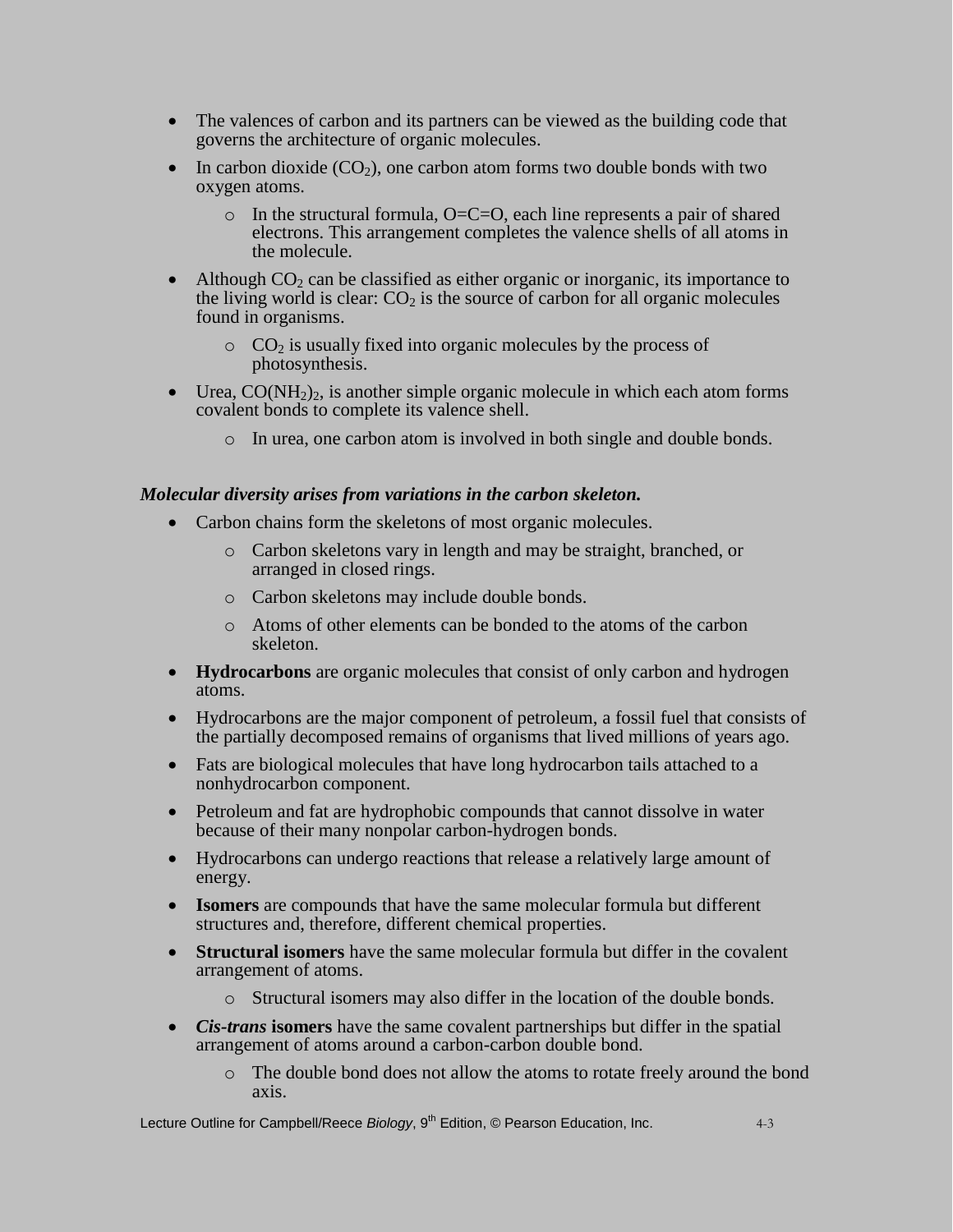- o Consider a simple molecule with two double-bonded carbons, each of which has an H and an X attached to it. The arrangement with both Xs on the same side of the double bond is called a *cis* isomer; the arrangement with the Xs on opposite sides is called a *trans* isomer.
- o The biochemistry of vision involves a light-induced change in the structure of rhodopsin in the retina from the *cis* isomer to the *trans* isomer.
- **Enantiomers** are molecules that are mirror images of each other.
- Enantiomers are possible when four different atoms or groups of atoms are bonded to an **asymmetric carbon**.
	- o The four groups can be arranged in space in two different ways that are mirror images of each other.
	- o They are like left-handed and right-handed versions of the molecule.
	- o Usually one is biologically active, while the other is inactive.
- Even subtle structural differences in two enantiomers may have important functional significance because of emergent properties from specific arrangements of atoms.
	- o For example, methamphetimine occurs in two enantiomers with very different effects. One is a highly addictive street drug called "crank", while the other is sold for treatment of nasal congestion.

#### **Concept 4.3 A few chemical groups are key to the functioning of biological molecules**

- The distinctive properties of an organic molecule depend not only on the arrangement of its carbon skeleton but also on the chemical groups attached to that skeleton.
- If we start with hydrocarbons as the simplest organic molecules, characteristic chemical groups can replace one or more of the hydrogen atoms bonded to the carbon skeleton of a hydrocarbon.
- These chemical groups may be involved in chemical reactions or may contribute to the shape and function of the organic molecule in a characteristic way, giving it unique properties.
	- o As an example, the basic structure of testosterone (a male sex hormone) and estradiol (a female sex hormone) is the same.
	- o Both are steroids with four fused carbon rings, but the hormones differ in the chemical groups attached to the rings.
	- o As a result, testosterone and estradiol have different shapes, causing them to interact differently with many targets throughout the body.
- In other cases, chemical groups known as **functional groups** affect molecular function through their direct involvement in chemical reactions.
- Seven chemical groups are most important to the chemistry of life: hydroxyl, carbonyl, carboxyl, amino, sulfhydryl, phosphate, and methyl groups.
- The first six chemical groups are functional groups. They are hydrophilic and increase the solubility of organic compounds in water.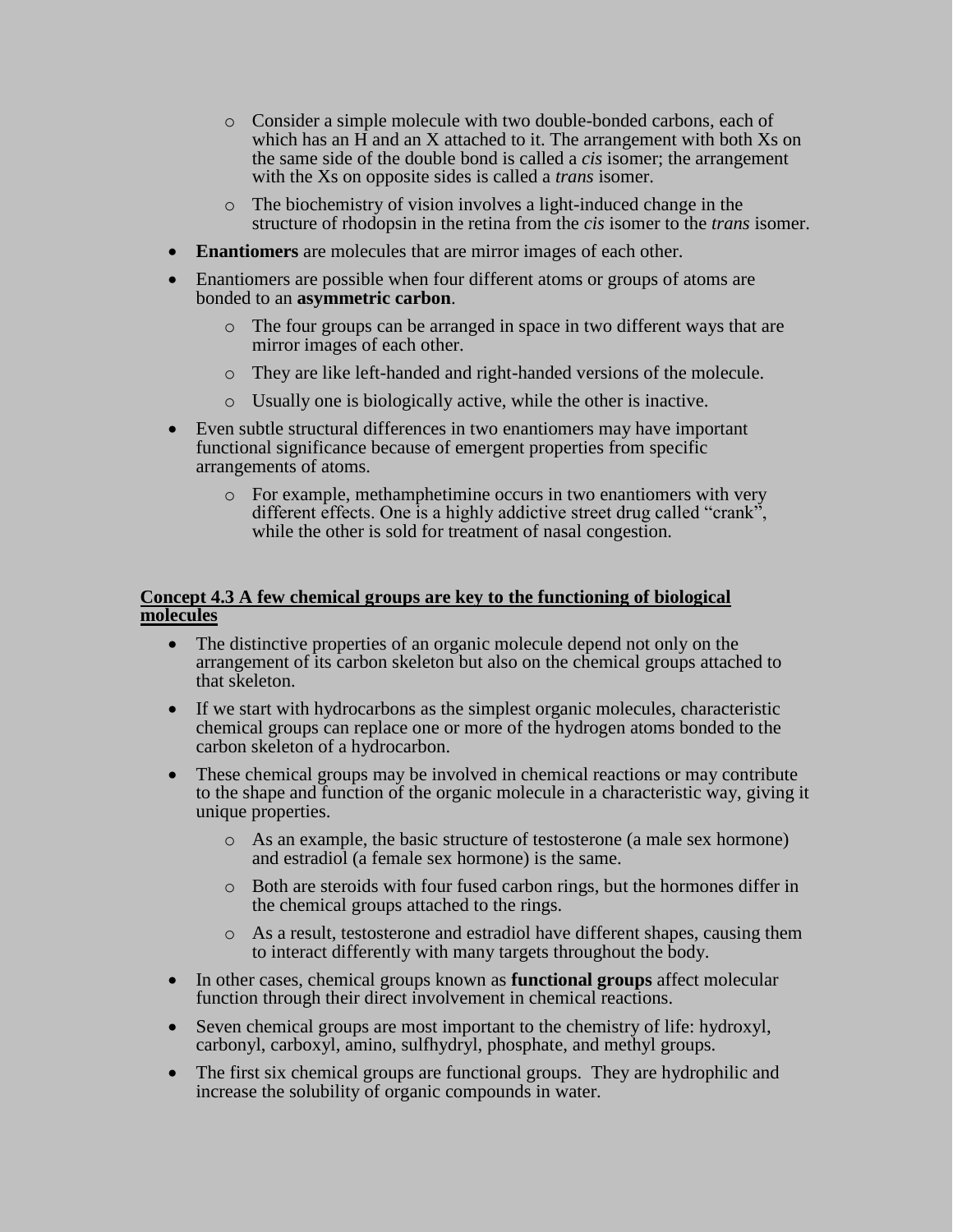- Methyl groups are not reactive but may serve as important markers on organic molecules.
- In a **hydroxyl** group (—OH), a hydrogen atom forms a polar covalent bond with an oxygen atom, which forms a polar covalent bond to the carbon skeleton.
	- o Because of these polar covalent bonds, hydroxyl groups increase the solubility of organic molecules.
	- o Organic compounds with hydroxyl groups are alcohols, and their names typically end in -*ol*.
- A **carbonyl** group (>CO) consists of an oxygen atom joined to the carbon skeleton by a double bond.
	- o If the carbonyl group is on the end of the skeleton, the compound is an **aldehyde**.
	- o If the carbonyl group is within the carbon skeleton, the compound is a **ketone**.
	- o Isomers with aldehydes and those with ketones have different properties.
- A **carboxyl** group (—COOH) consists of a carbon atom with a double bond to an oxygen atom and a single bond to the oxygen atom of a hydroxyl group.
	- o Compounds with carboxyl groups are **carboxylic acids**.
	- $\circ$  A carboxyl group acts as an acid because the combined electronegativities of the two adjacent oxygen atoms increase the chance of dissociation of hydrogen as an ion  $(H<sup>+</sup>)$ .
- An **amino** group (—NH<sub>2</sub>) consists of a nitrogen atom bonded to two hydrogen atoms and the carbon skeleton.
	- o Organic compounds with amino groups are **amines**.
	- $\circ$  The amino group acts as a base because it can pick up a hydrogen ion  $(H^+)$ from the solution.
	- o Amino acids, the building blocks of proteins, have amino and carboxyl groups.
- A **sulfhydryl** group (—SH) consists of a sulfur atom bonded to a hydrogen atom and to the backbone.
	- o This group resembles a hydroxyl group in shape.
	- o Organic molecules with sulfhydryl groups are **thiols**.
	- o Two sulfhydryl groups can interact to help stabilize the structure of proteins.
- A **phosphate** group (—OPO<sub>3</sub><sup>2–</sup>) consists of a phosphorus atom bound to four oxygen atoms (three with single bonds and one with a double bond).
	- o A phosphate group connects to the carbon backbone via one of its oxygen atoms.
	- o Phosphate groups are anions with two negative charges because 2 protons dissociate from the oxygen atoms.
	- o One function of phosphate groups is to transfer energy between organic molecules.

Lecture Outline for Campbell/Reece *Biology*, 9<sup>th</sup> Edition, © Pearson Education, Inc. 4-5